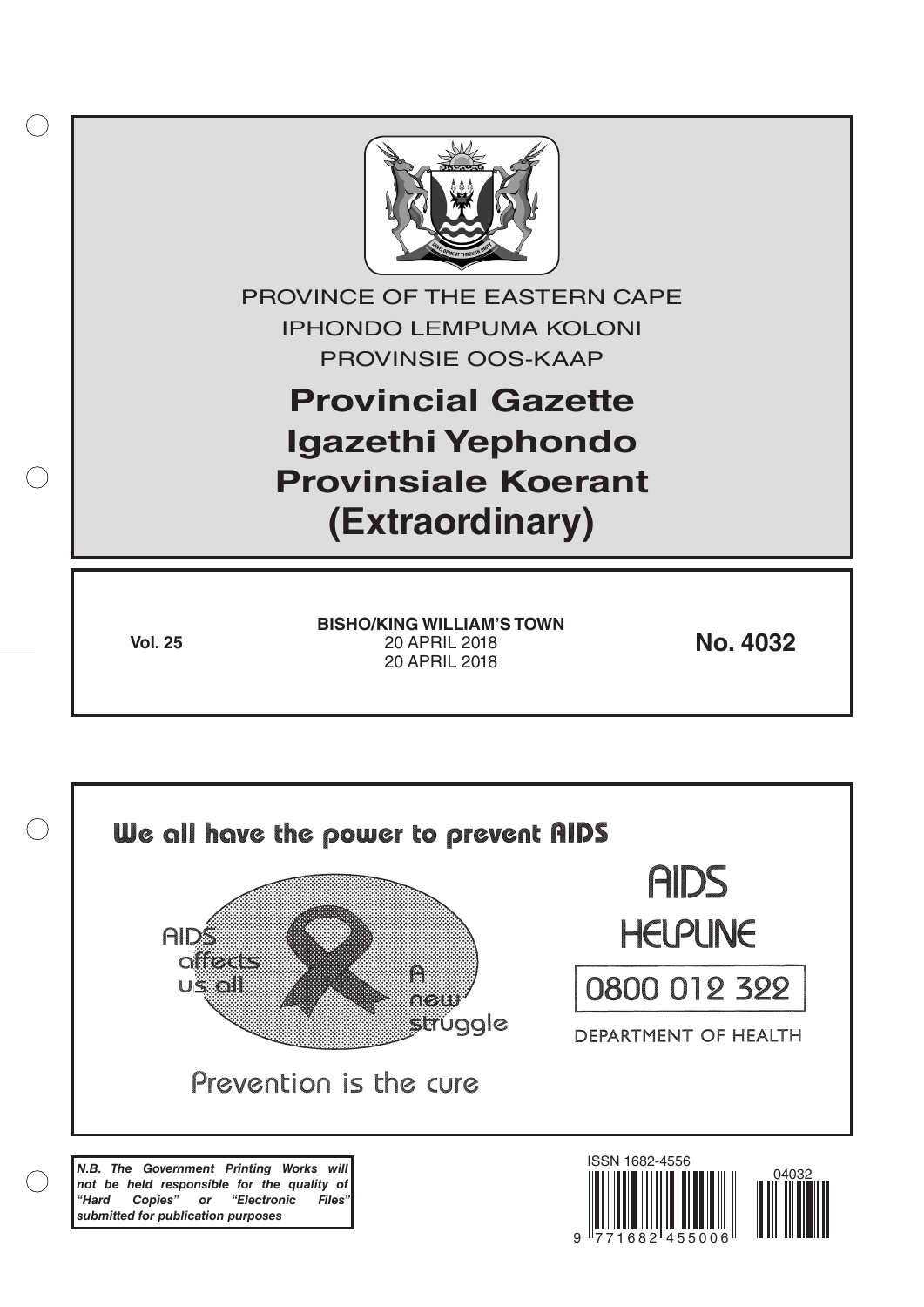# **IMPORTANT NOTICE:**

**The GovernmenT PrinTinG Works Will noT be held resPonsible for any errors ThaT miGhT occur due To The submission of incomPleTe / incorrecT / illeGible coPy.**

**no fuTure queries Will be handled in connecTion WiTh The above.**

### **CONTENTS**

|          |                                                                                                       | Gazette<br>No. | Page<br>No. |
|----------|-------------------------------------------------------------------------------------------------------|----------------|-------------|
|          | <b>LOCAL AUTHORITY NOTICES • PLAASLIKE OWERHEIDS KENNISGEWINGS</b>                                    |                |             |
| 66<br>67 | Eastern Cape Liquor Act (10/2003): Notice of lodgement of applications for transfer of certificate of | 4032           |             |
|          |                                                                                                       | 4032           |             |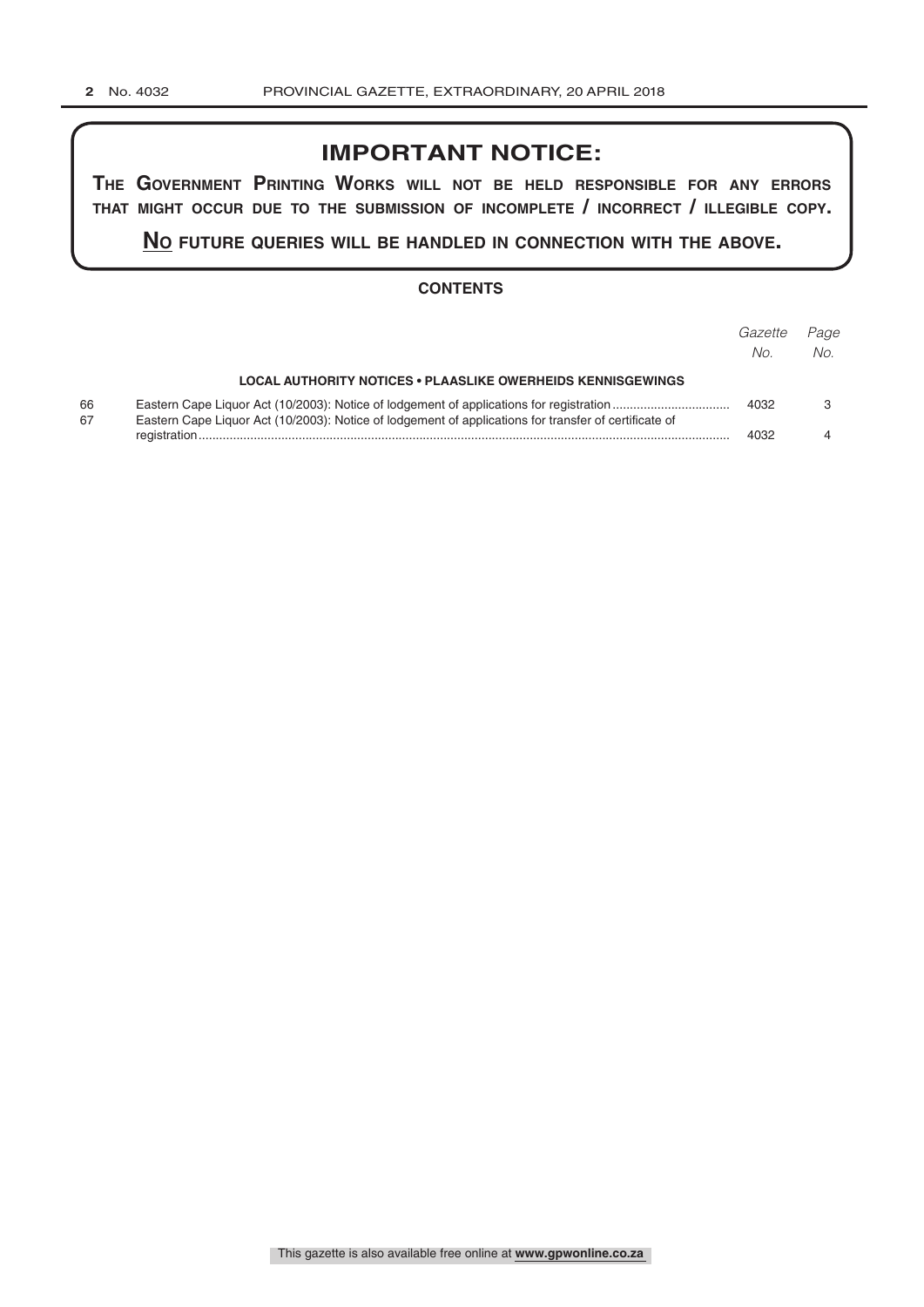# Local Authority Notices • Plaaslike Owerheids Kennisgewings

## **LOCAL AUTHORITY NOTICE 66 OF 2018**

1. CM3 [Reg 4 (1)

EASTERN CAPE LIQUOR ACT, 2003 (Act No. 10 of 2003) NOTICE OF LODGEMENT OF APPLICATIONS FOR REGISTRATION

nouce is nereby given that the applications for registration, particulars of which appear in the Schedule hereunder, have been lodged with the Board.<br>Interested parties may, free of charge, inspect any application which ap this notice, lodge with the Board written representations in support of, or written objections.<br>LERATO RADIKOANYANA EASTERN CAPE LIQUOR BOARD 19 April 2018 **SCHEDULE** 

|                           |                  |                                                         | з                                   | 4                               | 5                                                                                                  |
|---------------------------|------------------|---------------------------------------------------------|-------------------------------------|---------------------------------|----------------------------------------------------------------------------------------------------|
| <b>Application Number</b> |                  | Name and number of<br>Ward                              | Kind of registration<br>applied for | Kind of<br>liquor to be<br>sold | Name under which business is to be<br>conducted and particulars of the erf,<br>street or farm      |
| 1.                        | REF7004085272081 | Ward 2 Sundays River<br><b>Valley Local Muncipality</b> | On Consumption                      | All kinds                       | Hoerskool Kirkwood Ondersteuner's Klub,<br>Kirkwood High School, Whitesway Road,<br>Kirkwood, 6120 |
| 2.                        | REF6105275719087 | Ward 7 Mnguma Local<br>Municipality                     | On and Off<br>Consumption           | All kinds                       | Triple Seven Tavern, Lalini Location, Tanga<br>Administrative Area, Butterworth, 4960              |
| 3.                        | REF6512290105087 | Ward 11 Walter Sisulu<br><b>Local Municipality</b>      | On Consumption                      | All kinds                       | Toll Inn Guest Farm, R54 Lady Gray Road,<br>Aliwal North, 9750                                     |
| 4.                        | REF6701076010088 | Ward 32 Enoch Mgijima<br><b>Local Municipality</b>      | On and Off<br>Consumption           | All kinds                       | Vontshi Tavern, 427 Springbok Village,<br>Ntabethemba, 5365                                        |
| 5.                        | REF7304210791082 | Ward 14 Mnquma Local<br>Municipality                    | On and Off<br>Consumption           | All kinds                       | Mamzizi's Place, Mission Location,<br>Mpukane Administrative Area, Ngamakwe,<br>4990               |
| 6.                        | REF8706155847084 | Ward 13 Ntabankulu Local<br>Municipality                | On Consumption                      | All kinds                       | Egadini Lounge, Erf 22 Mnyani Street,<br>Ntabankulu, 5130                                          |
| 7.                        | REF7310107096089 | Ward 31 Mbizana Local<br>Municipality                   | On and Off<br>Consumption           | All kinds                       | Magic Tavern, Ebloweni Location, Bizana,<br>4800                                                   |
| 8.                        | REF7403225656080 | Ward 12 Umzimvubu<br>Local Municipality                 | On and Off<br>Consumption           | All kinds                       | Kwa Ngonyama Tavern, Tyeni Location,<br>Mount Frere, 5090                                          |
| 9.                        | REF9104046179082 | Ward 3 Ntabankulu Local<br><b>Municipality</b>          | On and Off<br>Consumption           | All kinds                       | Nobuhle Tavern, Amacwerha Administrative<br>Area, Sidakeni Location, Tabankulu, 5130               |
| 10.                       | REF8406015592083 | Ward 15 Umzimvubu<br>Local Municipality                 | On and Off<br>Consumption           | All kinds                       | Road Side Tavern, Zwelitsha Location,<br>Mvuzi Administrative Area, Mount Frere,<br>5090           |
| 11.                       | REF8509145981082 | Ward 10 Elundini Local<br>Munucipality                  | On and Off<br>Consumption           | All kinds                       | Hareyeng Tavern, Tsolobeng Administrative<br>Area, Matsora Location, Mount Fletcher,<br>4770       |
| 12.                       | REF9902180809087 | Ward 12 King Sabata<br>Dalindyebo                       | On and Off<br>Consumption           | All kinds                       | R61 Decolyn Tavern, R61 Decolyn Street,<br>Mthatha, 5100                                           |
| 13.                       | REF7508251265083 | Ward 11 King Sabata<br>Dalindyebo                       | On and Off<br>Consumption           | All kinds                       | Abathembu Tavem, Zwelandile Street, Chris<br>Hani Park, Mthatha, 5100                              |
| 14.                       | REF5905310160085 | <b>Makana Local Municipality</b>                        | <b>Special Event</b>                | All kinds                       | The Long Table Restaurant, 108 High<br>Street, Grahamstown,                                        |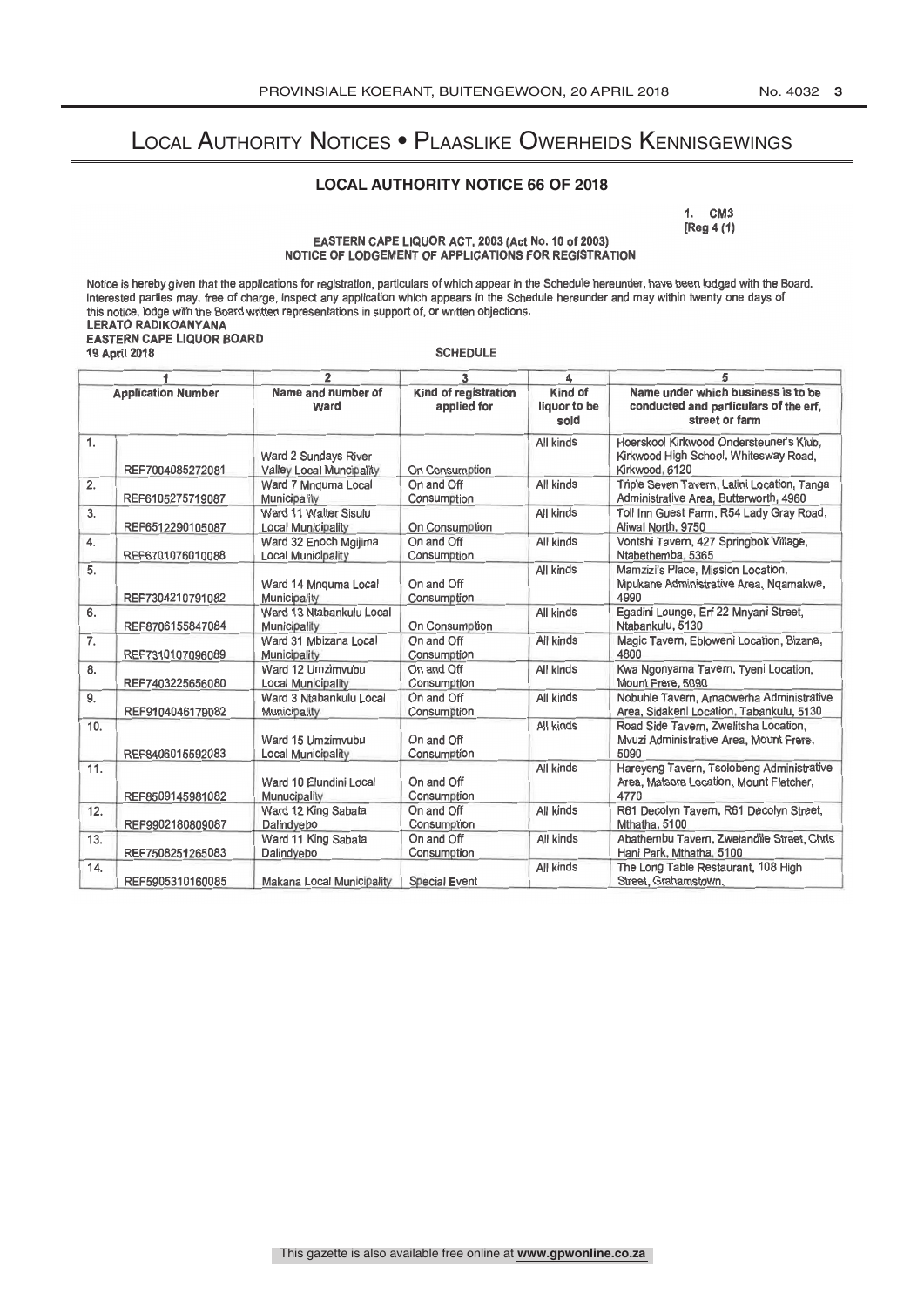## **LOCAL AUTHORITY NOTICE 67 OF 2018**

FORM 9 Reg 11 (1)]

#### EASTERN CAPE LIQUOR ACT, 2003 (Act No. 10 of 2003)

#### NOTICE OF LODGEMENT OF APPLICATIONS FOR TRANSFER OF CERTIFICATE OF REGISTRATION

Notice is hereby given that the applications for transfer of certificates of registration, particulars of which appear in the Schedule hereunder, have been lodged with the Board.

Interested parties may, free of charge, inspect any application which appears in the Schedule hereunder and may within twenty one days of this notice, lodge with the Board written representations in support of, or written objections.

#### LERATO RADIKOANYANA EASTERN CAPE LIQUOR BOARD 19 April 2018

**SCHEDULE** 

| <b>Application Number</b> |                   |                                                      |                                                                                  |                                                         | <b>Particulars of</b><br>prospective holder of<br>certificate of registration |
|---------------------------|-------------------|------------------------------------------------------|----------------------------------------------------------------------------------|---------------------------------------------------------|-------------------------------------------------------------------------------|
|                           |                   | Name and number<br>of Ward                           | Particulars of certificate of<br>registration                                    | Particulars of holder of<br>certificate of registration |                                                                               |
|                           | ECP17534/03026/OO | Ward 44 Buffalo<br>City Metropolitan<br>Municipality | V.Gees, Erf 1005, 108 Geranuim<br>Street, Breidbach, King Williams<br>Town, 5600 | Vernon Samuel Basson                                    | Vinchenzo Christian                                                           |
| 2.                        | ECP23105/91467/OO | Ward 22 Matatiele<br>Local Municipality              | Lingelethu<br>Phalane<br>Tavern.<br>Location, Matatiele, 4730                    | Nobuhle Mngenela                                        | Kholelwa Mngenela                                                             |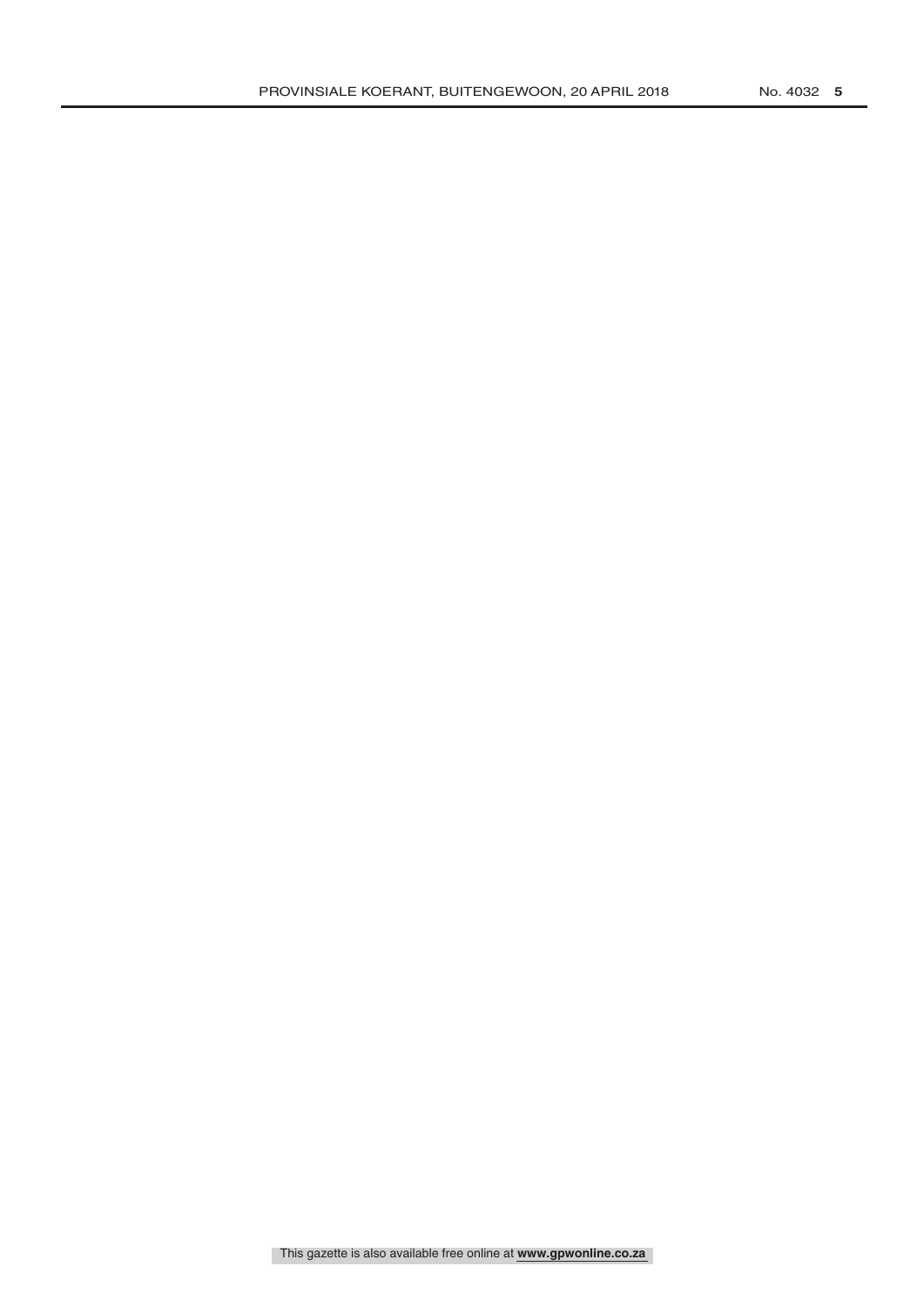This gazette is also available free online at **www.gpwonline.co.za**